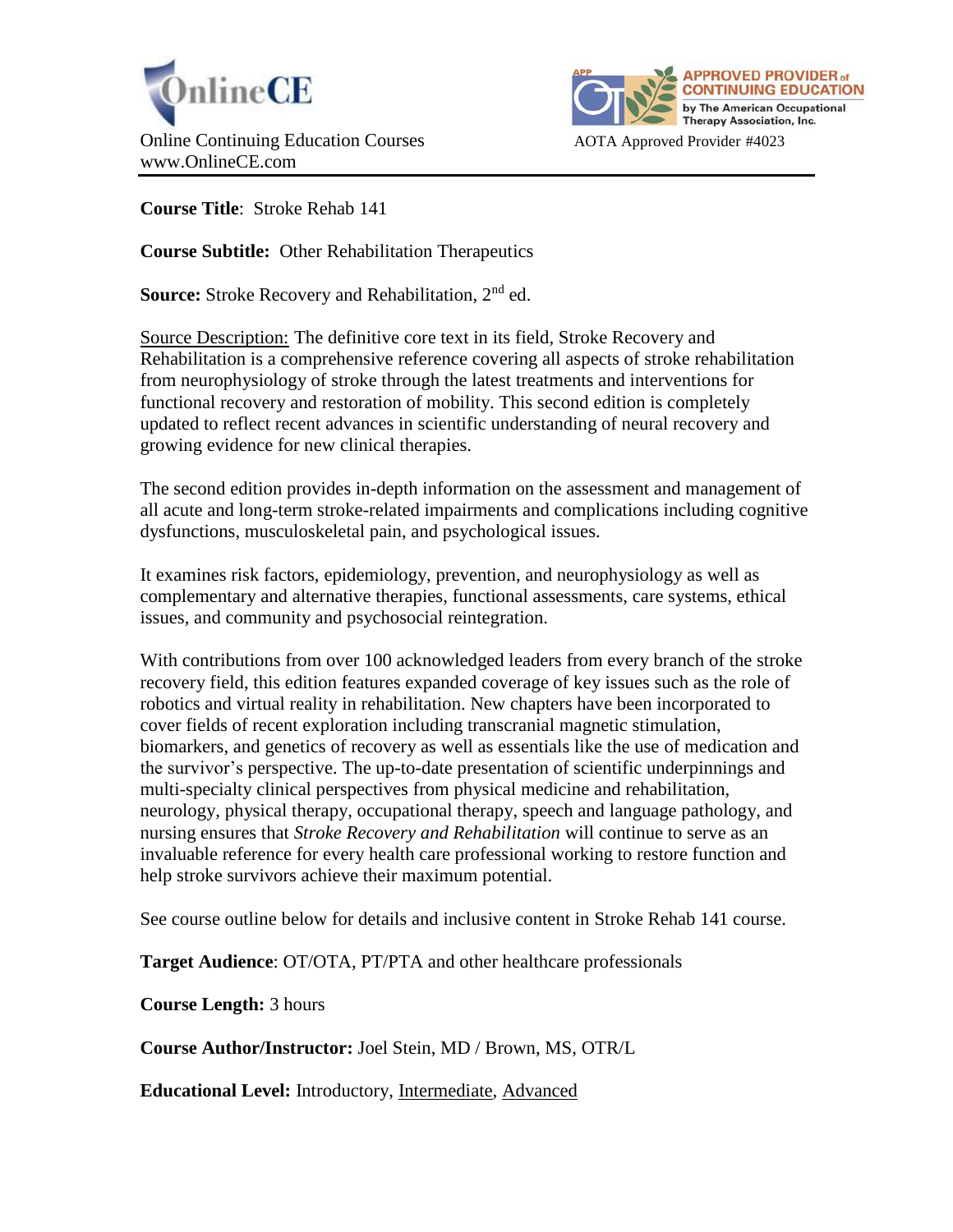## **Course Objectives:**

At the end of the course, participants will be able to:

- Describe how orthotics can be used in the management of upper limb restoration after stroke
- List 3 ways that orthotics can be used in the management of lower limb restoration after stroke
- Summarize 10 indications for the use of AFO's
- Describe the role of fuctional electrical stimulation after stroke
- Describe and analyze the role of alternative, complementary and integrative medicine and therapy after stroke
- Examine movement therapies, manipulative and body-based practices after stroke
- Describe the role of seating, assistive technology and equipment management for individuals who have suffered a stroke
- Outline and describe the use of electronic aids for daily living and examine 3 ways that augmentative communication can be used after stroke

### **Outline of Content:**

### **Hour #1**

### **Orthotic Management in Stroke**

ORTHOTIC MANAGEMENT OF THE UPPER LIMB ORTHOTIC MANAGEMENT OF THE LOWER LIMB FUNCTIONAL ELECTRICAL STIMULATION RESEARCH FRONTIERS IN THE ORTHOTIC MANAGEMENT OF STROKE

### **Hour #2**

**Alternative, Complementary and Integrative Medicine and Therapy** NATURAL PRODUCTS MIND AND BODY MEDICINE MANIPULATIVE AND BODY-BASED PRACTICES MOVEMENT AND ENERGY THERAPIES **CONCLUSION** 

# **Hour #3**

**Seating, Assistive Technology and Equipment** AT SERVICE DELIVERY MODEL SEATING/MOBILITY ELECTRONIC AIDS FOR DAILY LIVING AUGMENTATIVE AND ALTERNATIVE COMMUNICATION ADAPTIVE DRIVING WHEELCHAIR TRANSPORATION SAFETY RESEARCH FRONTIERS-FUTURE TECHNOLOGIES